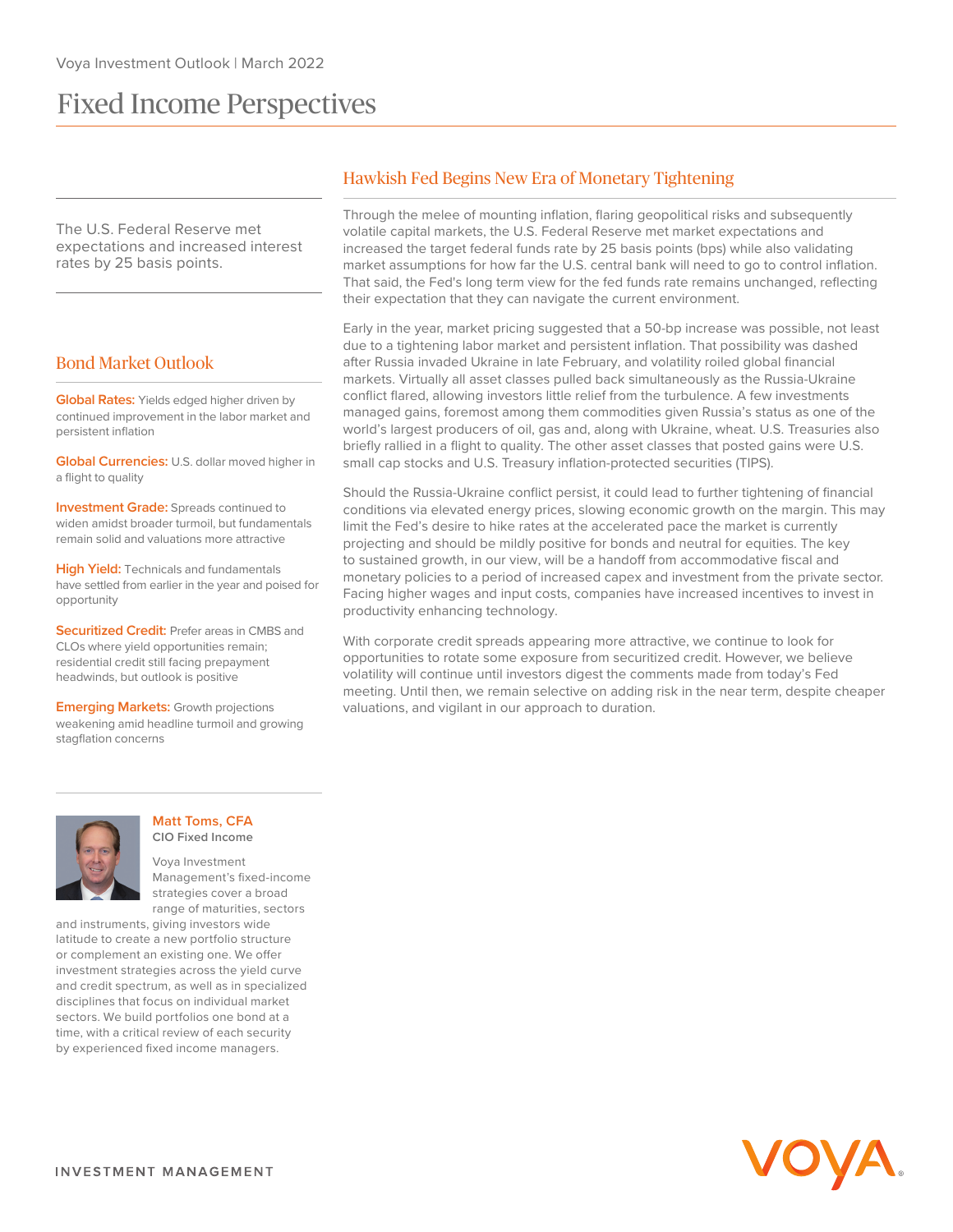# Rates, Spreads and Yields



As of 02/28/22. Source: Bloomberg, Bloomberg/Barclays, JPMorgan and Voya. **Past performance is no guarantee of future results**.

## Sector Outlooks

#### **Global Rates and Currencies**

Global growth overall appears to be bouncing back as Omicron restrictions loosen. While PMIs (purchasing manager's index) are likely to decelerate, the key question is, to what extent. Some suggest a decline below 50, but that is likely not a majority view among market participants, nor is it ours. Elsewhere, while there is evidence of easing supply chain pressures, there is still a long way to go to normalize supply chains. The sustainability of robust goods consumption will play a role in this shift. Meanwhile, a few dynamics that have us concerned include the impacts from central bank liquidity withdrawal potentially being underestimated by the markets and restrictive Covid policies in Asia continuing to weigh on the supply chain recovery. Also, uncertainty around wages keeping pace with prices are likely to continue and commodity price inflation may be more persistent than many realize given the Russia-Ukraine war. On that note, geopolitical developments have created a new threat to global growth.

The U.S. economy continues to show robust resiliency. Indeed, nominal goods spending still shows above trend strength while services spending is returning to trend. The Fed has turned more hawkish but remains data dependent. In our view, monetary policy tightening will have more of an impact on the risky assets than on the U.S. Treasury curve. Looking longer term, the seeds have been sown for capital expenditure (capex) to take the baton from the Fed but will they grow? The green transition, supply chain constraints and geopolitical conflicts all point to a need for local and global capex, but post the global financial crisis, investors have yet to take the bait. Will the mentality change?

Like the Fed, the Bank of England and the European Central Bank have been trending toward the hawkish side, but their more direct exposure to the Russian-Ukraine conflict could increase economic uncertainty and add to headline inflation. On balance, we think this is likely to dampen their hawkishness, at least over

the short term. Nonetheless, the European Union is expected to outperform the U.S. in growth terms, primarily because NextGenerationEU disbursements are expected to be heavy this year, so less fiscal cliff risk than the U.S., and goods consumption having lagged in Europe thus far leaves room for the pent-up demand. However, after 2022, growth is expected to converge with the U.S. and then slip below.

#### **Investment Grade Corporates**

New debt issuance was below expectations as a spike in volatility caused some sales to be pushed back. Investment grade (IG) spreads widened another 16 bps in February as geopolitical risks sparked uncertainty and are now 30 bps wider year-to-date and 40 bps wider than the tights of October 2021. We think it makes sense for IG spreads to find a new equilibrium level given higher volatility, and there are some signs that the current levels are enticing investors. Despite higher volatility, the fundamental picture looks solid, supporting our view that credit will be fine once uncertainty around Fed action and the geopolitical environment abates. We see an opportunity to add select IG risk and thus upgrade our outlook to slightly positive. The 30-year segment is starting to look attractive, and sector wise, we like still telecommunications, utilities and technology.

#### **High Yield Corporates**

High Yield's rocky start to 2022 carried through into February, notwithstanding the Russia-Ukraine conflict. In fact, because the selloff happened earlier in the month on interest rate and inflation concerns, high yield's response to the conflict was rather muted. Weak technical dynamics that carried over from January slowly abated as February carried on and are now expected to be a modest tailwind. Fundamentals remain solid, albeit off their peak, and valuations, while not cheap, look reasonable. More broadly, we still caution that the big downside scenario would be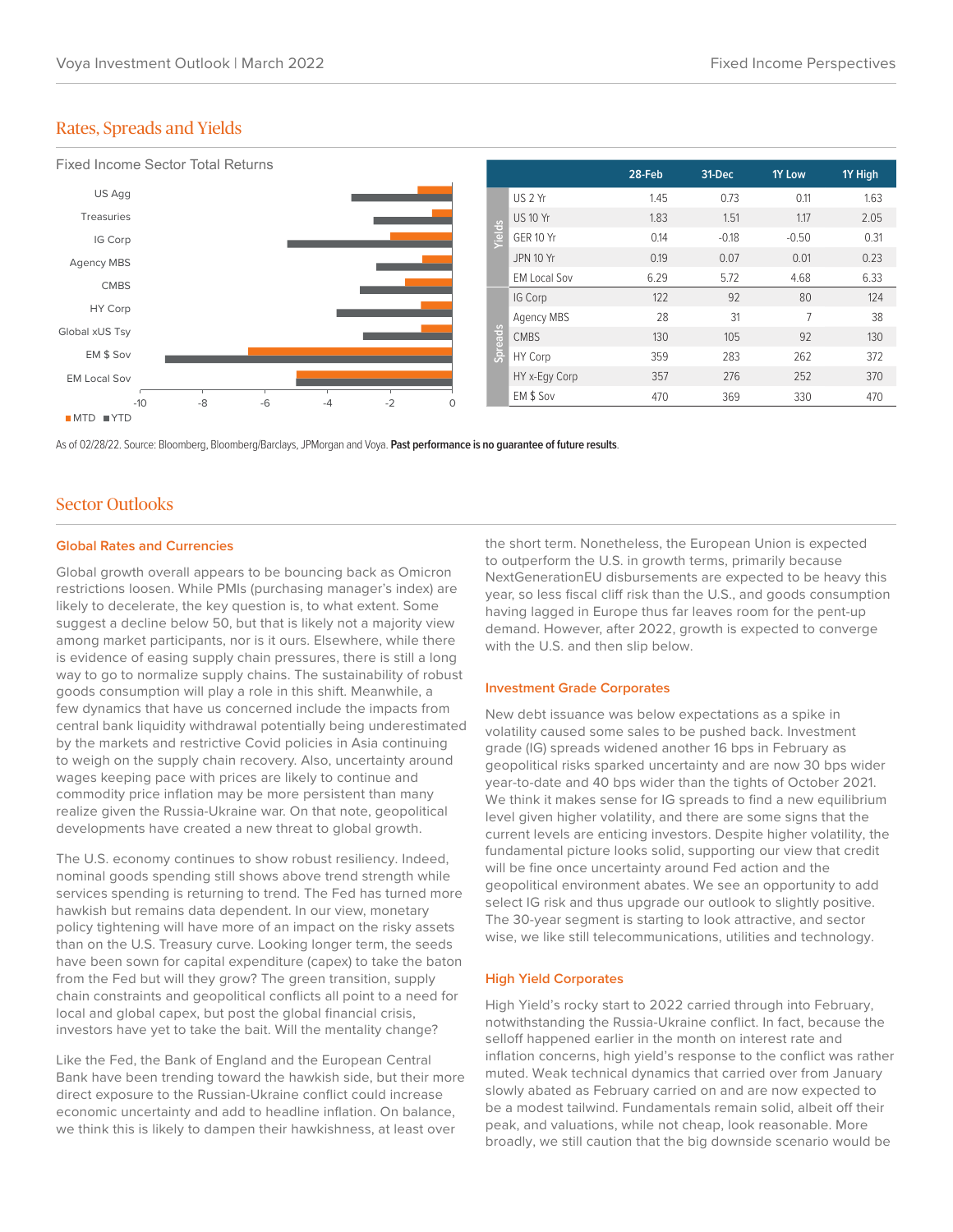persistent inflation forcing the Fed to hike into a weaker growth environment. The upside would be an alleviation of supply chain issues into a strong demand environment, resulting in growth with reduced inflation picture and a less hawkish Fed.

### **Bank Loans**

While the loan market was not immune to the risk off environment in early February, the sector outperformed most other asset classes leading up to the Russian invasion of Ukraine. Primary market activity slowed considerably over the course of the month with the aggregate volume of \$24.7 billion, representing a 66% drop from January levels. Unsurprisingly, many deals broke for trading lower than their initial price talks. Nonetheless, demand for loans remained strong in the face of increased volatility. Collateralized loan obligation (CLO) issuance picked up after a relatively slow start to the year, as managers printed \$13.8 billion of new vehicles for the month. Also, retail loan investors continued to flock to the asset class, seeking protection from rising rates. Default activity remained non-existent for a third consecutive month, and all signs point to continued low default activity in the near term, barring a material worsening of economic and credit conditions.

#### **Securitized Credit**

Agency mortgage-backed securities (MBS) in February underperformed U.S. Treasuries due to hawkish Fed speak, increased interest rate volatility and geopolitical risk in Europe. While no issues along the coupon hierarchy gained for the month, the 2% segment suffered the most as the Fed continues to move its buying into the higher coupons. Among issuers, GNMA outperformed conventional mortgages due to strong technical support from commercial mortgage obligation (CMO) related buying and light origination. Domestic bank demand also contributed to GNMA's strength. In the near-term, mortgages will carefully balance the increase in rate volatility, while benefiting from an improved fundamental landscape. Looking further ahead, the known headwinds of Fed run-off, rate hikes, geopolitical turbulence, and elevated private market supply will be countered by improved carry and a more attractive prepay environment. However, performance will not be smooth as mortgages get caught between bouts of risk-on and risk-off events.

After the volatile turn in the credit risk transfer (CRT) market in late January/early February, other Non-Agency RMBS subsectors came under pressure in the subsequent days before stabilizing with more balanced flows. Supported by an array

of positive credit conditions – indeed, the best we have ever seen – these wider levels are likely to offer continued stability even amidst today's choppy environment. Clearly, risk remains as technicals can turn negative on a dime. However, these risks exist across markets and if they materialize, we do not expect disproportionately negative results.

With January's outperformance a distant memory, commercial mortgage-backed securities (CMBS) picked up correlation with broader risk markets in February and traded materially weaker. With the move fueled by elevated issuance across SASB and CRE CLO in an environment of broad market volatility, we believe the move is technical in nature. While new issuance pipelines remain full and sponsorship is less robust, we have seen issuers reconsider timing. The appetite for credit risk remains deep and perceptions of risk have shifted definitively lower, so we expect widening to soon reach a ceiling and get purchased, but are not convinced as to when.

After initially being well received and catalyzing spread tightening, Asset Backed Securities (ABS) new issuance is likely to continue to be less well received and struggle to improve into quarter-end, absent a broad risk-on rally. Improved yield profiles are likely to attract more interest from income-focused buyers, but the competition from wider sectors limits outperformance potential. Still weak relative value versus CMBS and corporate credit, selling pressure could emerge should risk-off sentiment persist and redemption pressures mount. Furthermore, we continue to expect benchmark asset types that are more closely tied to the end of quantitative easing to experience weaker sponsorship, as the buyer base shifts from banks back to money managers.

#### **Emerging Market Debt**

We are considering revising lower our 2022 EM growth outlook as stagflation concerns mount. Adding to the downward pressures is the continued lower fiscal impulse, high input prices, supply chain constraints and soaring energy prices. Emerging market (EM) growth rates have returned to prepandemic levels on average, but the outlook is differentiated. Asia is expected to exceed pre-pandemic levels for the fourth quarter of 2022, but CEEMA is expected remain range-bound while Latin America is expected to lag. EM fiscal paths are likely to be tested amid a redirection of expenditure towards subsidies (energy and utilities) and away from pandemic relief measures as Omicron wanes. Some Asian IG countries remain fiscally generous, even if restrictions ease. In Latin America, further fiscal deterioration is possible with more populist candidates leading in several major election races.